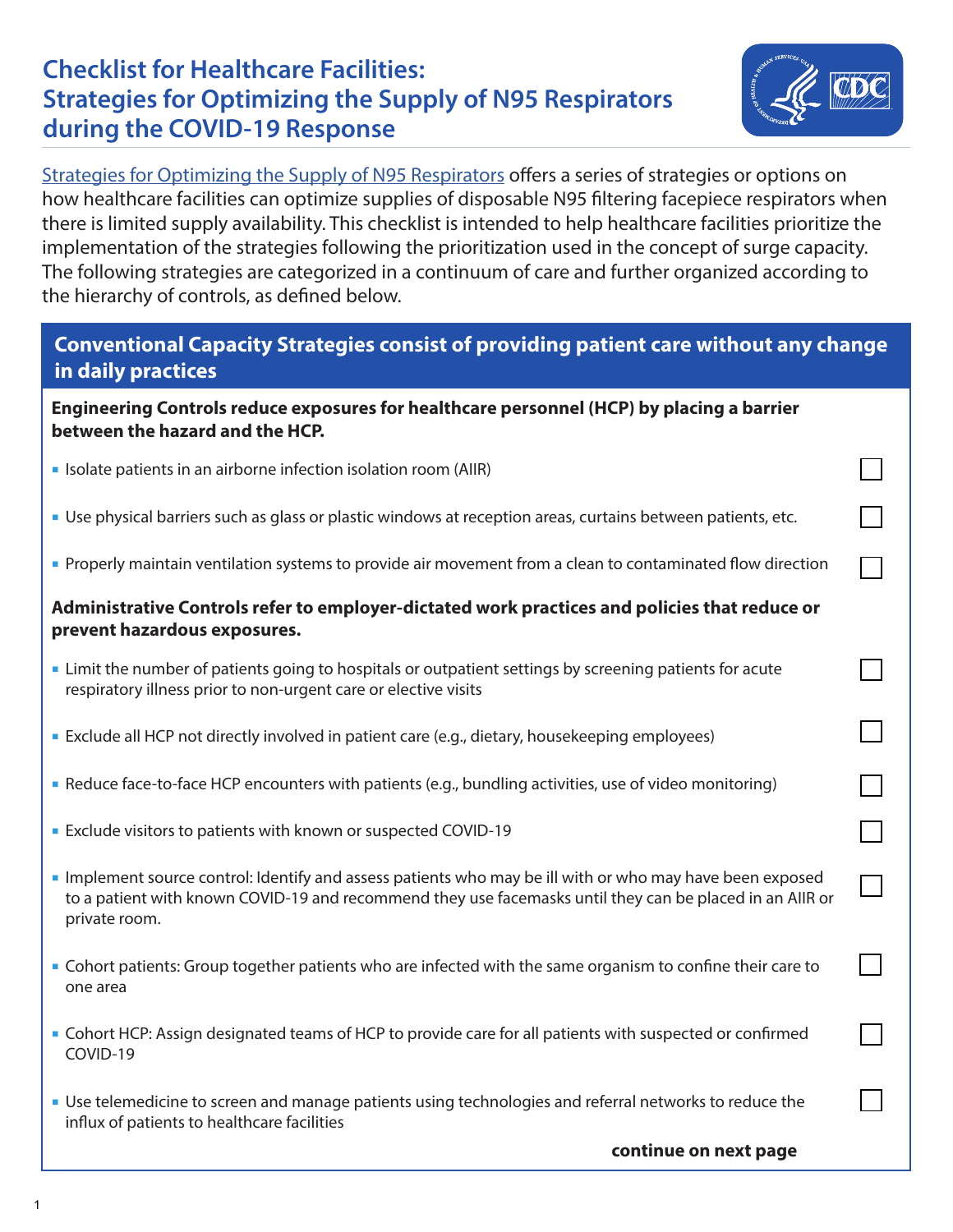#### **cont.**

- Train HCP on indications for use of N95 respirators
- Train HCP on use of N95 respirators (i.e., proper use, fit, donning and doffing, etc.)
- Implement just-in-time fit testing: Plan for larger scale evaluation, training, and fit testing of employees when necessary during a pandemic
- Limit respirators during training: Determine which HCP do and do not need to be in a respiratory protection program and, when possible, allow limited re-use of respirators by individual HCP for training and then fit testing
- Implement qualitative fit testing to assess adequacy of a respirator fit to minimize destruction of N95 respirator used in fit testing and allow for limited re-use by HCP

## **Personal Protective Equipment and Respiratory Protection should be used as part of a suite of strategies to protect personnel, complementing the use of engineering and administrative controls as needed.**

- Use surgical N95 respirators only for HCP who need protection from both airborne and fluid hazards (e.g., splashes, sprays). If needed but unavailable, use faceshield over standard N95 respirator.
- Use alternatives to N95 respirators where feasible (e.g., [other disposable filtering facepiece respirators,](https://www.cdc.gov/niosh/npptl/topics/respirators/disp_part/default.html) elastomeric respirators with appropriate filters or cartridges, powered air purifying respirators)

## **Contingency Capacity Strategies may change practices but may not have a significant impact on patient care or HCP safety**

#### **Administrative Controls**

 Decrease length of hospital stay for medically stable patients with COVID-19 who cannot be discharged to home for social reasons by identifying alternative non-hospital housing

#### **Personal Protective Equipment and Respiratory Protection**

- Use N95 respirators beyond the manufacturer-designated shelf life for training and fit testing
- Extend the use of N95 respirators by wearing the same N95 for repeated close contact encounters with several different patients, without removing the respirator (i.e., [recommended guidance](https://www.cdc.gov/niosh/topics/hcwcontrols/recommendedguidanceextuse.html) on implementation of extended use)
- Implement [re-use](https://www.cdc.gov/niosh/topics/hcwcontrols/recommendedguidanceextuse.html) of N95 respirators by one HCP for multiple encounters with different tuberculosis patients, but remove it after each encounter